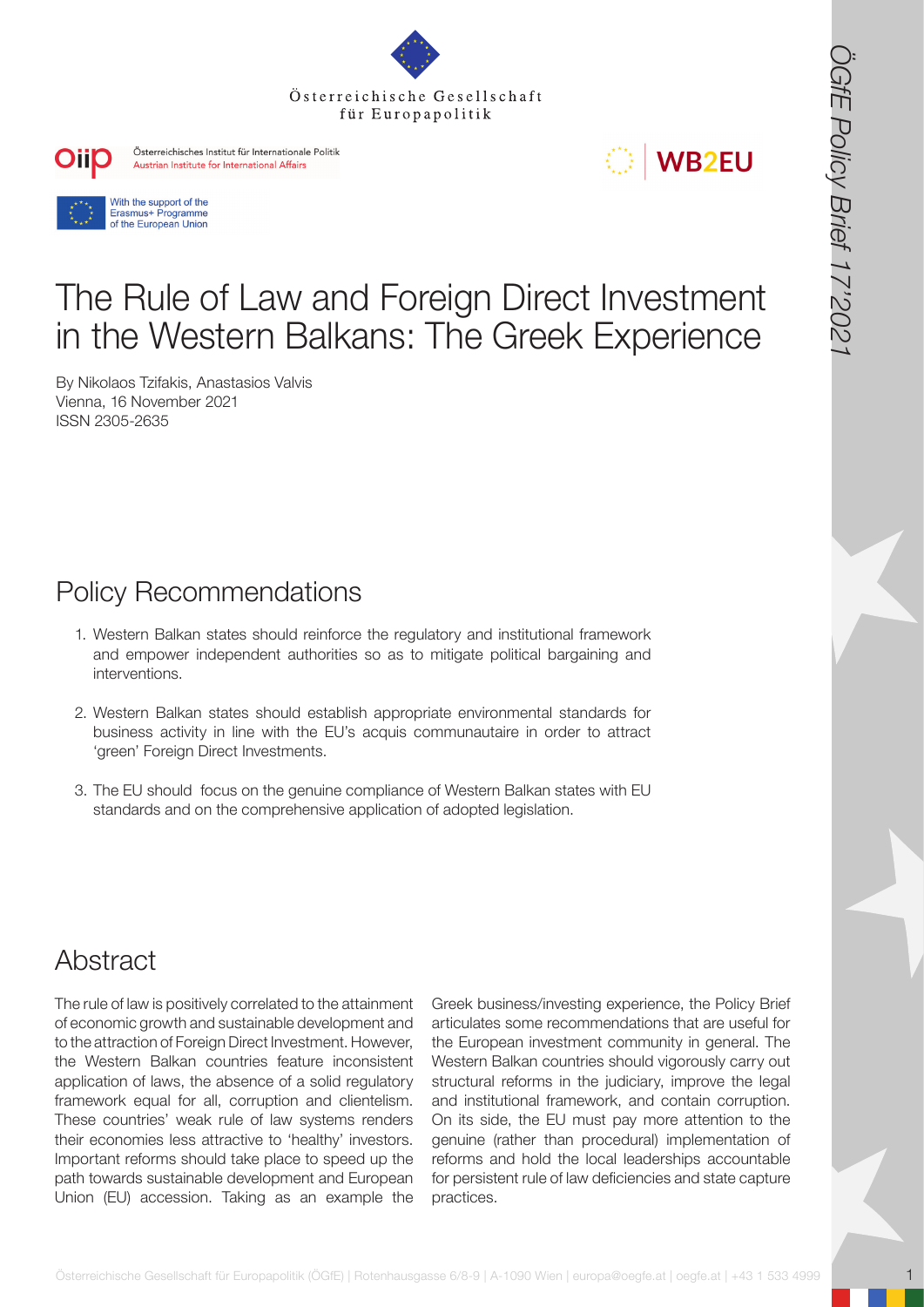

# Τhe Rule of Law and Foreign Direct Investment in the Western Balkans: The Greek Experience

#### **Rule of Law and Foreign Direct Investment**

The rule of law is an indispensable dimension of a liberal democracy. It entails the protection of political rights and civil liberties, the maintenance of order, and the establishment of mechanisms of government accountability that are essential to safeguard 'the political equality of all citizens and constrain potential abuses of state power' (O'Donell, 2004: 32). It implies that no one is above the law, which is enforced consistently by an independent judiciary. Thus, the prevalence of rule of law contributes to building mutual trust among all sides of the triangle formed by the justice and its institutions, political institutions, and the citizens (RCC, 2020: 32).

20 Sterre in the Control of the Control of the Control of the Control of the Control of the Control of the Control of the Control of the Control of the Control of the Control of the Control of the Control of the Control of Strong institutions, mechanisms of checks and balances, and an independent judiciary also have a positive impact on economic development. A solid legal system, supported by a set of political checks on state power, reduces the uncertainty of doing business. It also implies the protection of property rights and the reliability of contractual relations. The rule of law also seems to stimulate the attraction of Foreign Direct Investment (FDI). The political risk (which is about political stability, the quality of institutions, and the transparency of transactions) is the most important factor affecting the decisions of prospective foreign investors (IMF, 2018: 14; CEA, 2020: 35). Having said that, some analysts have found out that deficiencies in the rule of law, manifested, for example, in widespread corruption, have not impeded the flow of FDI to countries in transition, which have not established solid market institutions yet. The question is what kind of investors who take advantage of loopholes in the regulatory system an economy attracts. In these cases, governing elites create favorable conditions to potential investors who would have not under different circumstances entered the market at all. In

other words, the quality of FDI attracted is directly related with the state of the rule of law in a country. Yet, anticipating sustainable FDI requires a robust legal framework and an independent and competent judiciary.

*"In other words, the quality of FDI attracted is directly related with the state of the rule of law in a country."* 

#### **Rule of Law and FDI in the Western Balkans**

During the last decade, the Western Balkans have experienced democratic backsliding. Semiauthoritarian regimes have been consolidated in the region that rely heavily on weak rule of law mechanisms, which allow them to exercise unrestrained power and control various aspects of a country's activities, including its economy. Although this trend has not clearly impeded economic development in the region per se, it raises questions about the sustainability of economic growth and the cost in both institutional and environmental terms.

#### *"There is also a rising concern about the environmental standards of recent investment projects."*

As observed by several institutions assessing the business environment across the region (World Bank, European Commission, U.S. Department of State), the rule of law in all Western Balkan countries is practically under siege. Judicial reforms (e.g. vetting of judges) are taking place at a very slow pace. The backlog of pending court cases remains a major issue (see the 2021 European Commission reports for the six Western Balkan countries and the RCC 2020 Report: 33), while in most cases legislation at all levels of government must be aligned with the EU's acquis communautaire. Lack of transparency in public procurement and poor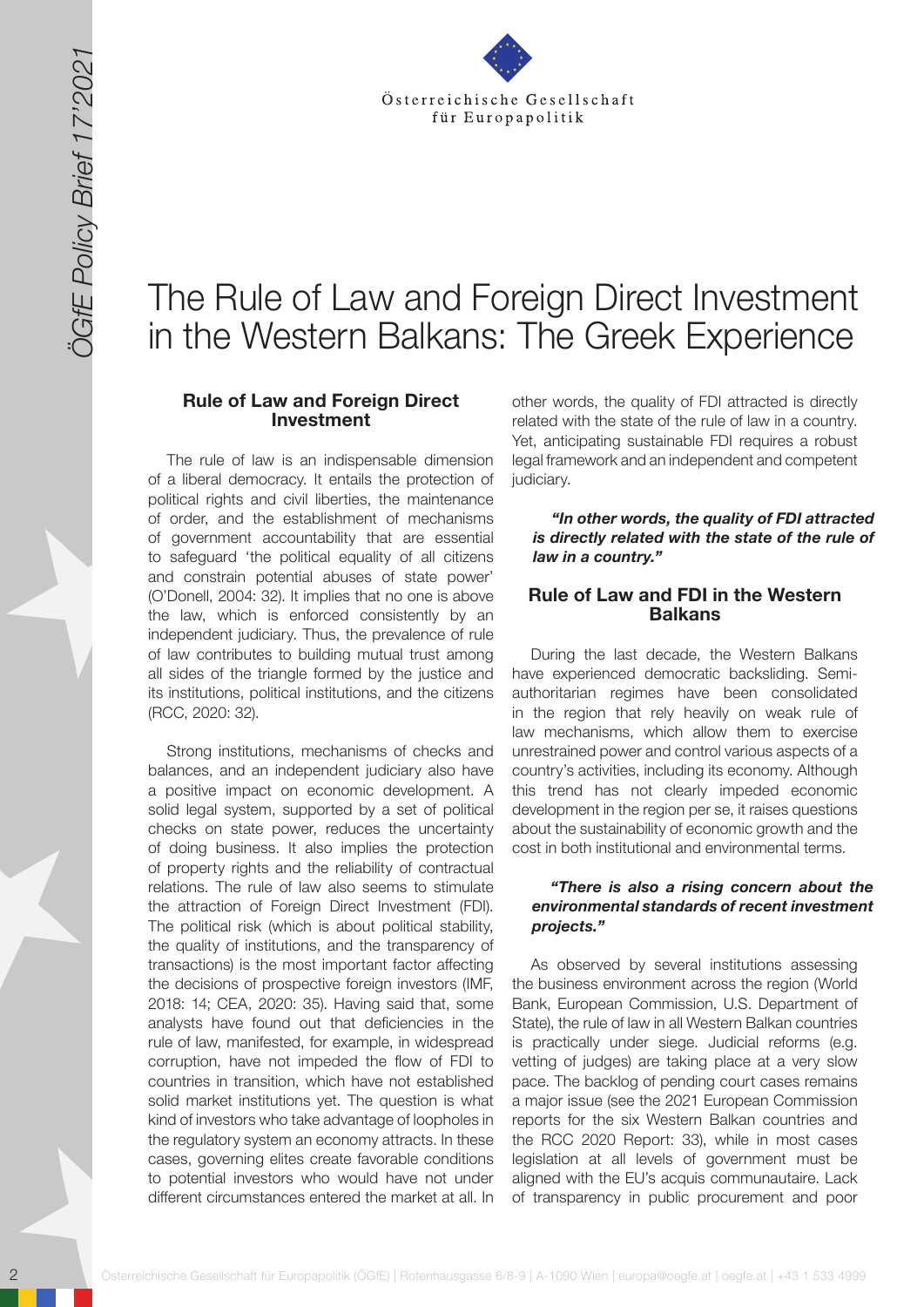

**Osterreichische Gesellschaft für Europapolitik (OGfE) | Rotenhausgasse 6/8-9 | A-1090 Wien | Europapolitik (ÖGfe) | Rotenhausgasse 6/8-9 | A-1090 Wien | europapolitik (ÖGfe) | A-1090 Wien | europapolitik (ÖGfe) | A-1090** enforcement of contracts (SELDI, 2020: 9), along with problems in establishing property rights are manifested in all Western Balkan countries (with the exception of North Macedonia that strives to make some progress during the last years). The investigation of cases of corruption often remains incomplete. Even in cases like Montenegro, where the institutional framework against corruption has been set up and considered adequate, there are issues in functioning and coordination of the related agencies. The Anti-Corruption Agency, for instance, faces challenges regarding its independence and the quality of the decisions issued among other things (European Commission country report, 2021: 24). Examples of selective application of laws or court decisions not being implemented strengthen public mistrust, casting doubts about the fairness in the business arena and thus preventing 'healthy' private investments. The lack of public trust in institutions, such as the judiciary, has been registered in several region-wide surveys (Regional Cooperation Council 2021: 89-90). There is also a rising concern about the environmental standards of recent investment projects. Indeed, recent studies confirm that the Western Balkan countries are attracting investments with negative environmental footprint as a result of weak and easy to penetrate environmental legislation (Pavlovic et al. 2021: 16). Although these investments may have a positive economic impact, they raise questions about the sustainability of development in the region. Therefore, the Western Balkan countries need to find 'optimal solutions and balances' between the need of attaining economic growth, on the one hand, and the need for avoiding environmental degradation, on the other (Pavlovic et al. 2021: 16).

#### *"Although these investments may have a positive economic impact, they raise questions about the sustainability of development in the region."*

Not surprisingly, a series of reports (European Commission country reports, World Bank Doing Business reports) concur on the assessment that the business climate has deteriorated for

the entire region during the last years (see figure 1). With almost no exception (only Serbia shows a small recovery from last year), the position of Western Balkan countries went downhill, indicating a deterioration of the basic rule of law principles. Although the prospect of EU accession sets up a positive momentum for the attraction of sustainable FDI, yet structural deficiencies deter investors from perceiving the region as a secure destination.



Figure 1: Data collected from World Bank Doing Business Reports (2018,2019,2020)

Captured institutions and corruption remain the major impediments to economic development and democratic consolidation in the region. Progress seems to be inadequate at best so far, denoting a procedural rather than genuine compliance with prescribed reforms. Loopholes in the generally accepted far-reaching legal framework are still present, mainly in terms of its implementation. This is best manifested in the engagement of specific non-Western countries in business deals in the region. Indeed, grand-scale projects in the Western Balkans have been implemented under state-level agreements with countries such as China, Russia, and the United Arab Emirates. The conclusion of these agreements has been frequently kept under a mystery veil, with very little publicly released information about their specifications. This kind of agreements has been described with the term 'corrosive capital', which, according to the Center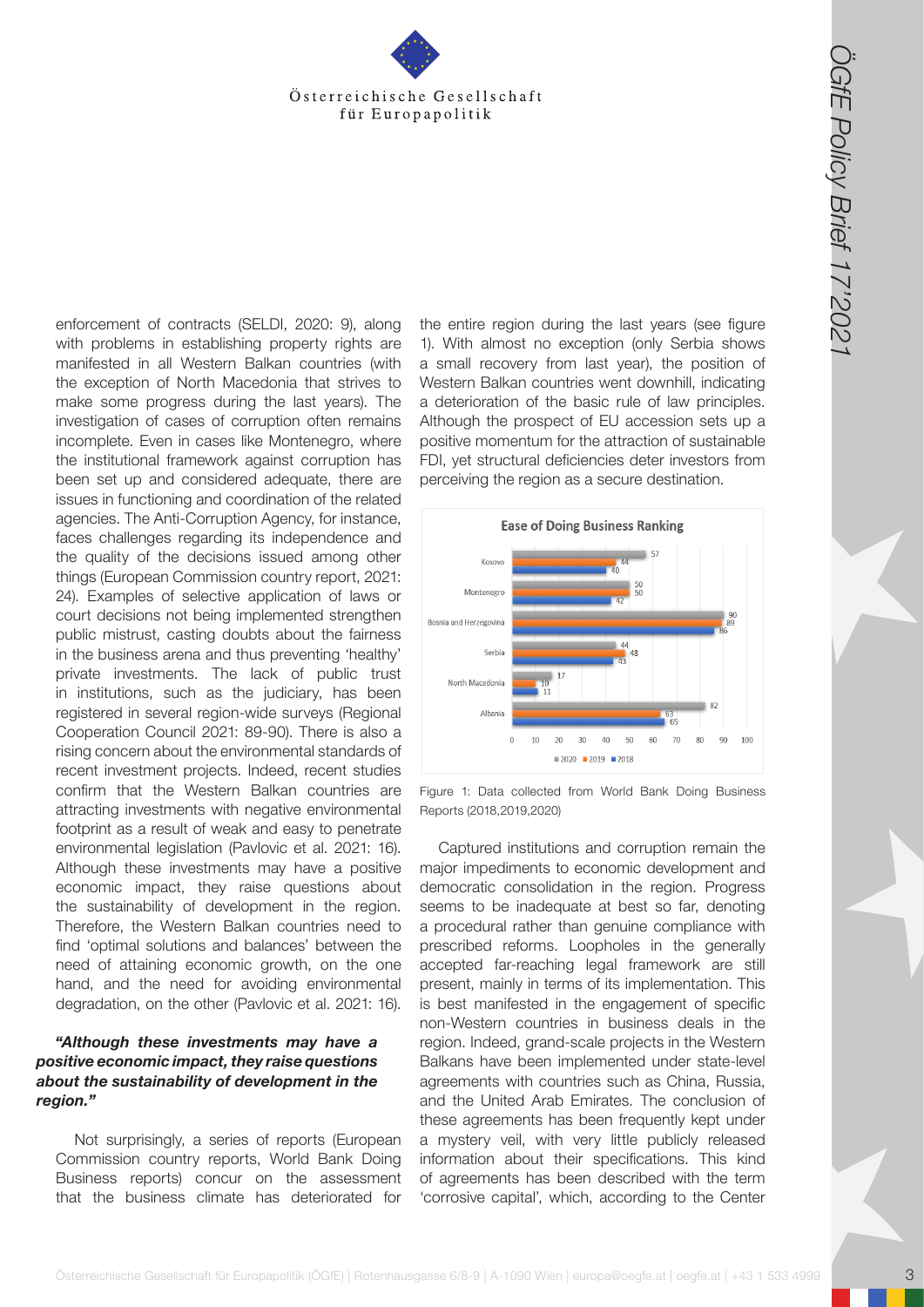

for International Private Enterprise (CIPE) refers to business deals that "not only exploit governance gaps in countries with weak or corrupt structures, but also make the gaps wider". It concerns big agreements, which are not properly documented and may even result in countries losing "ownership of key resources" to their business partners (CIPE, 2018: 2).

#### *"Captured institutions and corruption remain the major impediments to economic development and democratic consolidation in the region."*

Very worryingly, while the pandemic deteriorated the macroeconomic outlook of all countries in the region, local leaderships have used the health emergency as an excuse for the delay in the reforms pertaining to the rule of law.

#### **The Greek Experience**

During the first decade of the new millennium, Greece established itself as the largest investor in Albania and in North Macedonia and constantly figured among the three most important investors in Serbia. The economic crisis and the sell off by the Greek banks of most international subsidiaries inevitably impacted upon Greek businesses, many of whom disinvested from the region. Still, while the Greek economy has been recovering since 2016, the departure of Greek businesses from the Western Balkans has not been halted (see figures 2 & 3). In 2019, Greece was the 3rd larger investor in North Macedonia (Larda & Xydia, 2020: 21) and the 8th most important investor in Albania (Greek Embassy in Tirana, 2020: 31), while the stock of Greek FDIs in Serbia amounted to €1.5 bn, which is more than €1bn down, in comparison to a decade ago (Skronias & Belibasakis, 2020: 61-62).



Figure 2: Data collected from the Bank of Greece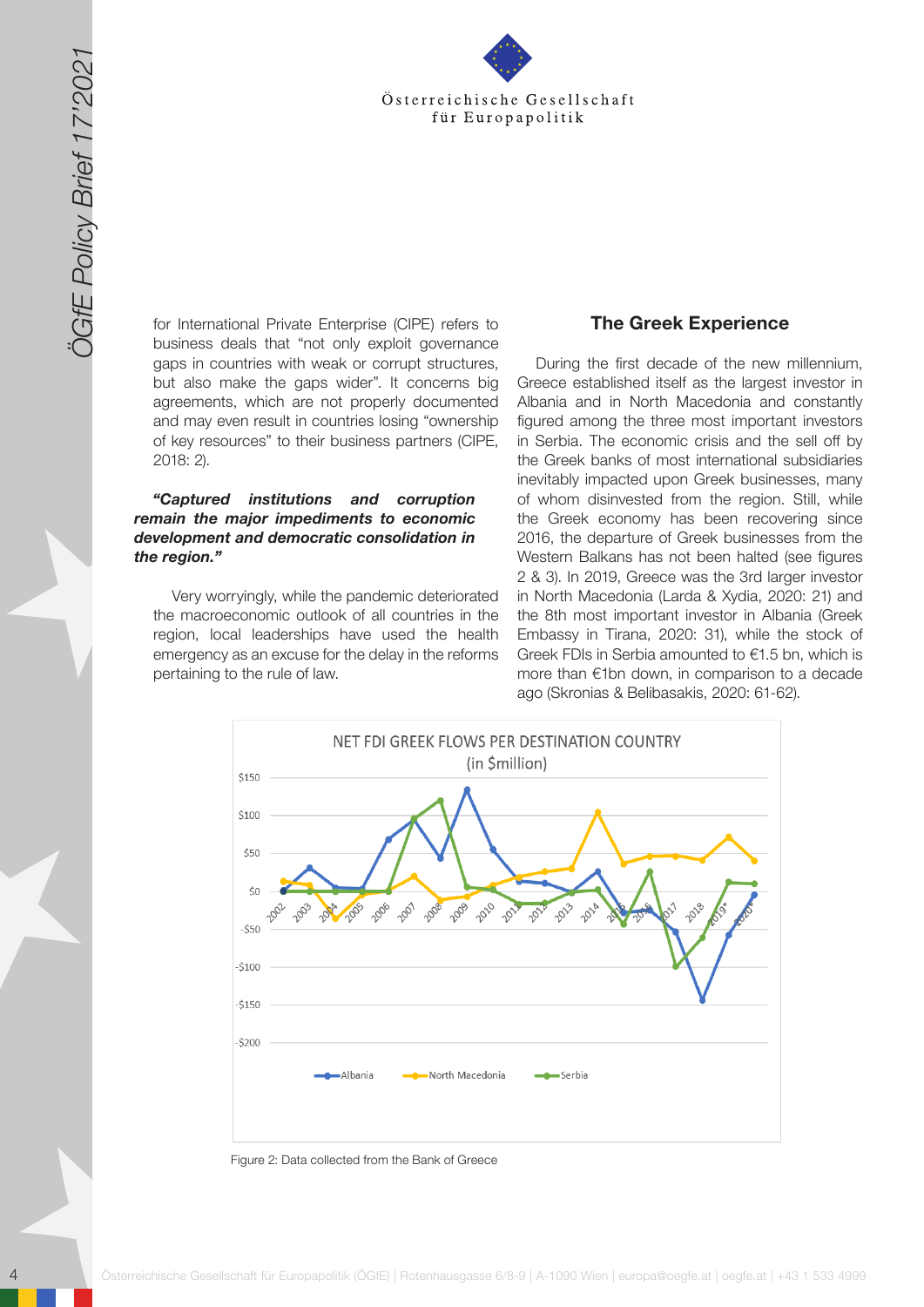

Figure 3: Data collected from the Bank of Greece

#### *"Still, while the Greek economy has been recovering since 2016, the departure of Greek businesses from the Western Balkans has not been halted (see figures 2 & 3)."*

Notwithstanding the region's proximity, its low labor cost, and the very favorable corporate tax regimes for foreign businesses in most Western Balkan countries, many Greek corporations have shifted their attention to other markets. To get acquainted with the problems facing Greek enterprises in the region, it suffices to review the most recent annual reports by the Economic and Commercial Affairs Offices of the Greek Embassies in the region. The 2020 report by the Greek Embassy in Albania outlined a series of problems that Greek corporations faced in the country. These included issues pertaining to the rule of law such as: corruption and informal economy, practices of unfair competition, and poor justice performance. The Greek Embassy in Tirana also disclosed that it has received complaints by Greek businesses about cases of trademark infringements and industrial plan thefts that the Albanian authorities have been unable to investigate and stop from occurring (Greek Embassy in Tirana, 2020: 32, 34). Likewise, the corresponding Report by the Greek Embassy in Serbia presented a long list of obstacles to the everyday work of Greek corporations, most

of them related to the country's weak rule of law institutions. These comprised: the gap between the adopted legislation and its practical application; non-transparent public procurement processes for the selection of contractors; unfair competition and uneven treatment between national and foreign investors; very slow judicial processes; vaguely determined legal requirements for imports of commodities subject to different interpretations by the relevant custom officers; and inadequate protection of land use rights (Skronias & Belibasakis, 2020: 73-76). As for the Greek Embassy in North Macedonia, its 2019 Report (released in 2020) pointed to the main challenges that had already been mentioned in the Foreign Investors Council's White Paper, which among others, consist of the informal economy, uneven competition, the slow operation of judicial institutions, and instances of arbitrary administrative decisions (Larda & Xydia, 2020: 21).

*"However, we cannot refrain from remarking the simultaneous increase of the economic footprint in the Western Balkans of foreign corporations, coming from countries with authoritarian regimes and similarly very weak rule of law institutions such as China, Russia, Turkey and the Gulf countries."*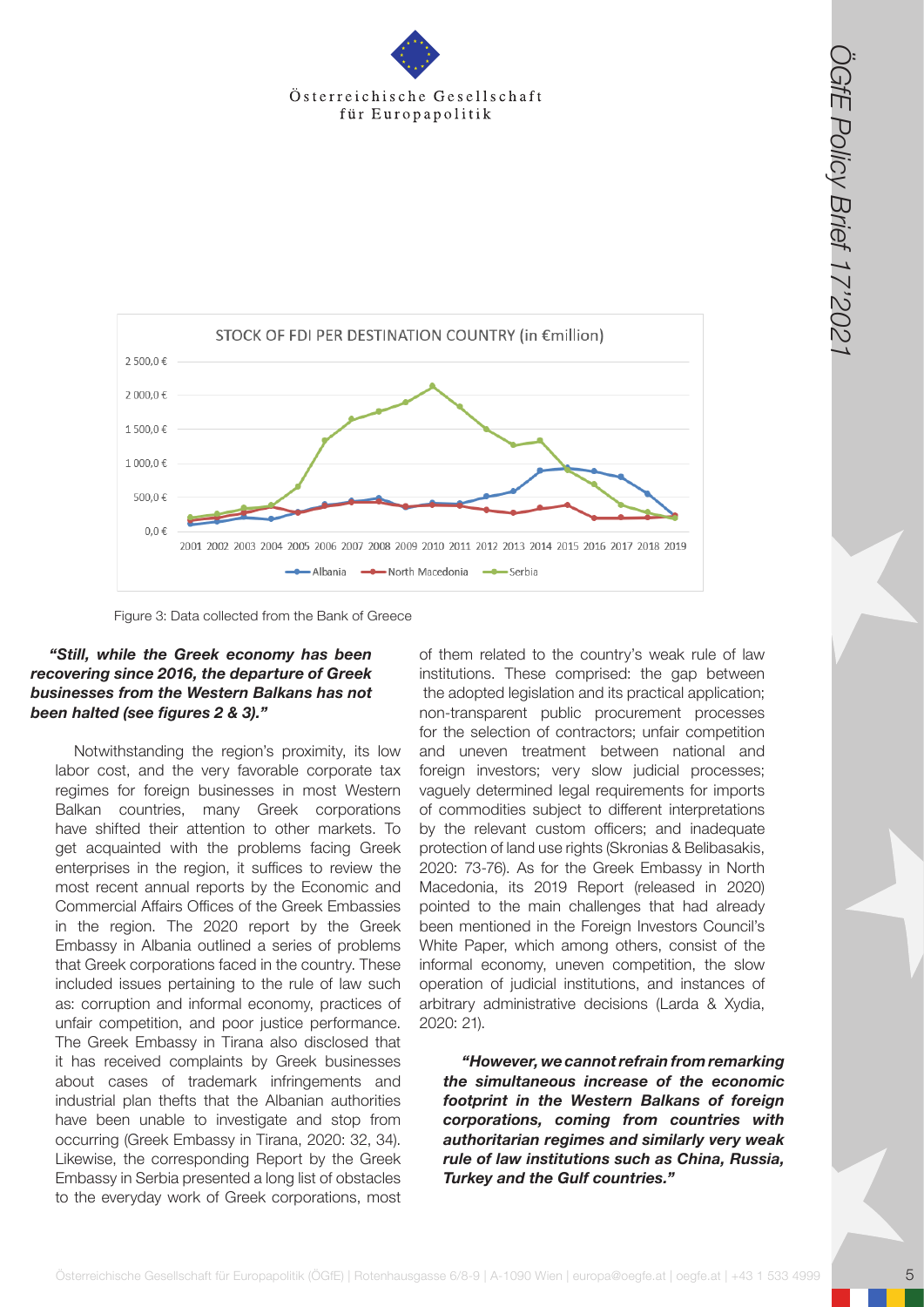

**Extra the Control of the Cesellschaft for the Control of the Cesellschaft for the Cesellschaft for the Cesellschaft for the Cesellschaft of the Cesellschaft of the Cesellschaff of the Cesellschaff of the Cesellschaff of** The Greek disinvestment from the region should not be exclusively attributed to the deteriorating state of the rule of law. However, we cannot refrain from remarking the simultaneous increase of the economic footprint in the Western Balkans of foreign corporations, coming from countries with authoritarian regimes and similarly very weak rule of law institutions such as China, Russia, Turkey and the Gulf countries. Admittedly, the Western Balkans business playfield does not look that unfamiliar for many businesses coming from these countries. As Prelec (2020: 75) explained, a "vicious cycle" is at play in the Western Balkans where semiauthoritarian leaders facilitate the entry in their countries of corrosive capital from external illiberal actors, which in turn contributes to the consolidation of those local leaders' rule and the entrenchment of state capture in the region. Therefore, the weak state of rule of law in the Western Balkans has been a pull factor for business deals and investments by illiberal external actors, at a time when the EU interest in the region waned due to the emergence of issues and problems elsewhere in the world (Bieber and Tzifakis 2019: 8-10).

#### **Policy Recommendations**

The Western Balkan countries should move on with the implementation of all prescribed rule of law reforms to boost competitiveness and re-calibrate their business environment. Indeed, the World Bank (2021:2) anticipates an economic rebound of the region with a 4.4% expansion in the economic activity in 2021 and a growth rate of 3.7% in 2022 and 2023 respectively. Likewise, the Vienna Institute for International Economic Studies, foresees that the Western Balkan economies will grow over the next two years, by 4.1% in 2022 and 3.9% in 2023.1 Yet, the Western Balkan countries should not downplay the need to render their economies more competitive to meet these expectations.

#### *To this end, the Western Balkan countries should:*

- 1. Reinforce the regulatory and institutional framework so as to mitigate political bargaining and interventions.
- 2. Speed up the examination of pending court cases.
- 3. Complete the vetting of judges.
- 4. Empower independent authorities by assigning to them the necessary human and material resources.
- 5. Establish appropriate environmental standards for business activity in line with the EU's acquis communautaire in order to attract 'green' FDI.

#### *The EU should:*

- 1. Focus on the genuine compliance of Western Balkan states with EU standards and on the comprehensive application of adopted legislation.
- 2. Defend more efficiently the rights of European corporations investing in the region when they are treated unevenly and fall victims of weak rule of law practices. Improving the rule of law in the Western Balkans is fundamentally about the everyday lives of people in the region. Having said that, we should not pretend that it is not also a question of an EU enlightened self-interest.

1) [https://wiiw.ac.at/overview-2019-2020-and-outlook-2021-](https://wiiw.ac.at/overview-2019-2020-and-outlook-2021-2023-dlp-5866.xlsx) [2023-dlp-5866.xlsx](https://wiiw.ac.at/overview-2019-2020-and-outlook-2021-2023-dlp-5866.xlsx)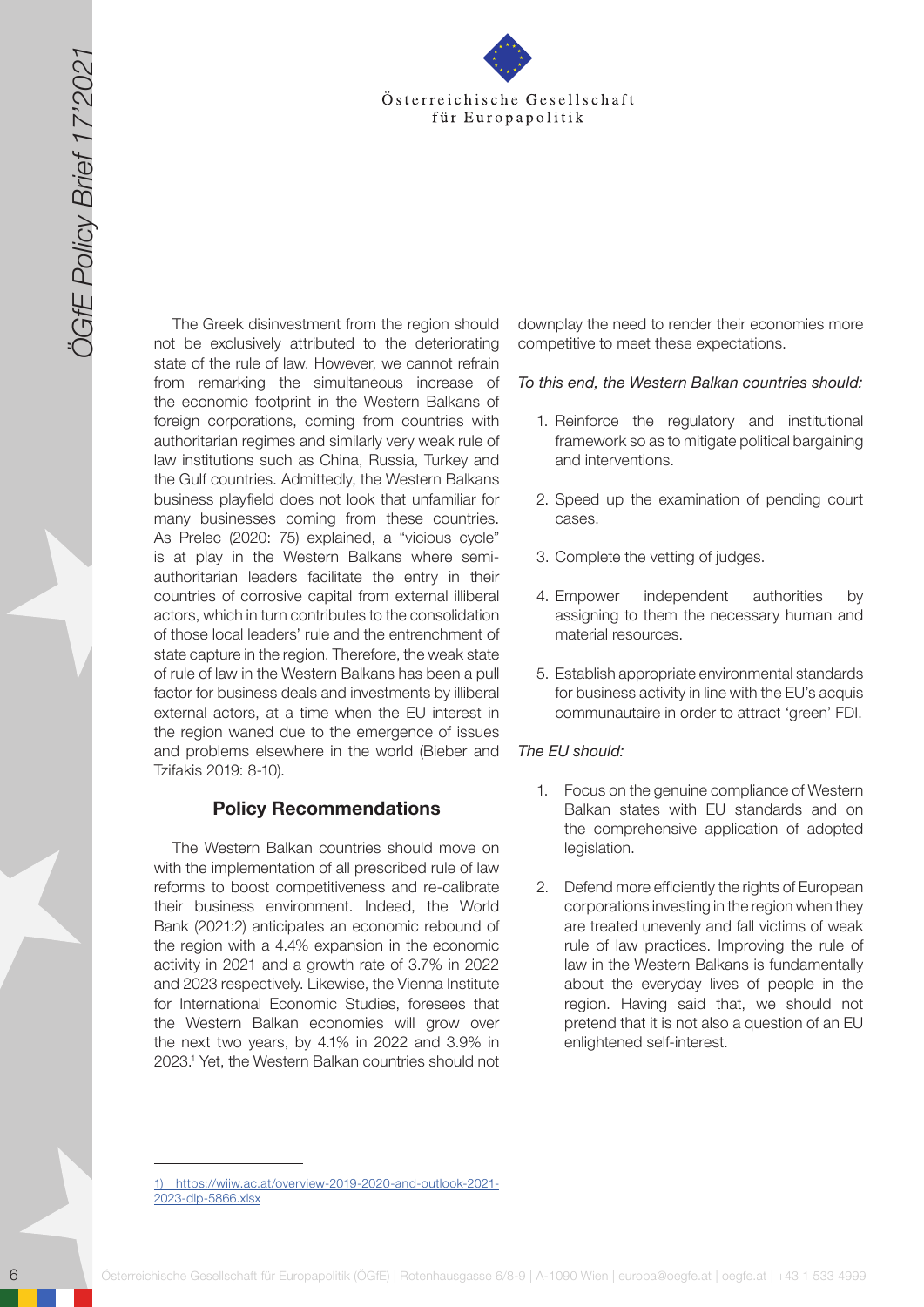

### **References**

- Bieber, F. & Tzifakis, N. (2019). 'The Western Balkans as a Geopolitical Chessboard? Myths, Realities and Policy Options'. BiEPAG Policy Brief, June.
- CEA (2020). 'Attracting foreign investments in the Western Balkans region and state aid: race to the bottom or necessity?', available at [https://](https://cea.org.mk/wp-content/uploads/2020/07/0.-STUDIJA-FINAL-State-Aid-and-FDI-designed-ENG.pdf) [cea.org.mk/wp-content/uploads/2020/07/0.-](https://cea.org.mk/wp-content/uploads/2020/07/0.-STUDIJA-FINAL-State-Aid-and-FDI-designed-ENG.pdf) [STUDIJA-FINAL-State-Aid-and-FDI-designed-](https://cea.org.mk/wp-content/uploads/2020/07/0.-STUDIJA-FINAL-State-Aid-and-FDI-designed-ENG.pdf)[ENG.pdf](https://cea.org.mk/wp-content/uploads/2020/07/0.-STUDIJA-FINAL-State-Aid-and-FDI-designed-ENG.pdf) (last accessed 17.05.2021).
- Center for International Private Enterprise (2018). 'Channeling the Tide: Protecting Democracies Amid a Flood of Corrosive Capital'. Washington DC.
- European Commission (2021). 'Albania 2021 Report: SWD (2021) 289 Final', Brussels, 19 October.
- European Commission (2021). 'Bosnia and Herzegovina 2021 Report: SWD (2021) 291 Final', Brussels, 19 October.
- European Commission (2021). 'Kosovo 2021 Report: SWD (2021) 292 Final', Brussels, 19 October.
- European Commission (2021). 'Montenegro 2021 Report: SWD (2021) 293 Final', Brussels, 19 October.
- European Commission (2021). 'North Macedonia 2021 Report: SWD (2021) 294 Final', Brussels, 19 October.
- European Commission (2021). 'Serbia 2021 Report: SWD (2021), 288 Final', Brussels, 19 October.
- Greek Embassy in Tirana (2020). '2020 Business Guide for Albania'. Tirana: Office of Economic and Commercial Affairs, December [in Greek].
- IMF (2018). 'Foreign Direct Investment in New Member States of the EU and Western Balkans:

Taking Stock and Assessing Prospects', Working Paper, 18/187.

- **Control of the Cesar Control of the Cesar Control of the Cesar Control of the Cesar Control of the Cesar Control of the Cesar Control of the Cesar Control of the Cesar Control of the Cesar Control of the Cesar Control of** Larda, P. & Xydia, E. (2020). '2019 Report on the Economy of North Macedonia and the Development of Economic and Commercial Relations between Greece and North Macedonia'. Skopje: Greek Embassy in Skopje, Office of Economic and Commercial Affairs, June [in Greek].
	- Malovic, M., Özer, M. & Zdravkovic, A. (2019). 'Misunderstanding of FDI in the Western Balkans: Cart before the Horse and Wheels without Suspension', Journal of Balkan and Near Eastern Studies, 21(4), pp. 462-477.
	- O'Donnell, G. (2004). 'Why the Rule of Law Matters', Journal of Democracy 15(4), pp. 32-46.
	- Pavlovic, A., Njegovan, M., Ivaniševic, A., Radišic, M. Takaci, A., Lošonc, A. & Kot, S. (2021). 'The Impact of Foreign Direct Investments and Economic Growth on Environmental Degradation: The Case of the Balkans', Energies 14, 566.
	- Prelec, T. (2020). 'The Vicious Circle of Corrosive Capital, Authoritarian Tendencies and State Capture in the Western Balkans', journal or Regional Security 15(2), pp. 167-198.
	- Regional Cooperation Council (2020), 'Promoting judicial cooperation in support of economic development in the Western Balkans', Sarajevo.
	- Regional Cooperation Council (2021). Balkan Barometer 2021. [https://www.rcc.int/download/](https://www.rcc.int/download/docs/Balkan_Barometer_pocket_web.pdf/d885791a77366a17791270b95a162c16.pdf) [docs/Balkan\\_Barometer\\_pocket\\_web.pdf/](https://www.rcc.int/download/docs/Balkan_Barometer_pocket_web.pdf/d885791a77366a17791270b95a162c16.pdf) [d885791a77366a17791270b95a162c16.pdf](https://www.rcc.int/download/docs/Balkan_Barometer_pocket_web.pdf/d885791a77366a17791270b95a162c16.pdf) (last accessed 25.08.2021).
	- SELDI (2020), 'Western Balkans 2020: State-Capture Risks and Policy Reforms', Skopje/Sofia, available at [https://seldi.net/wp-content/uploads/2021/04/](https://seldi.net/wp-content/uploads/2021/04/SELDI_Regional_Anti-corruption_Report_2020.pdf) [SELDI\\_Regional\\_Anti-corruption\\_Report\\_2020.](https://seldi.net/wp-content/uploads/2021/04/SELDI_Regional_Anti-corruption_Report_2020.pdf) [pdf](https://seldi.net/wp-content/uploads/2021/04/SELDI_Regional_Anti-corruption_Report_2020.pdf) (last accessed 15.05.2021).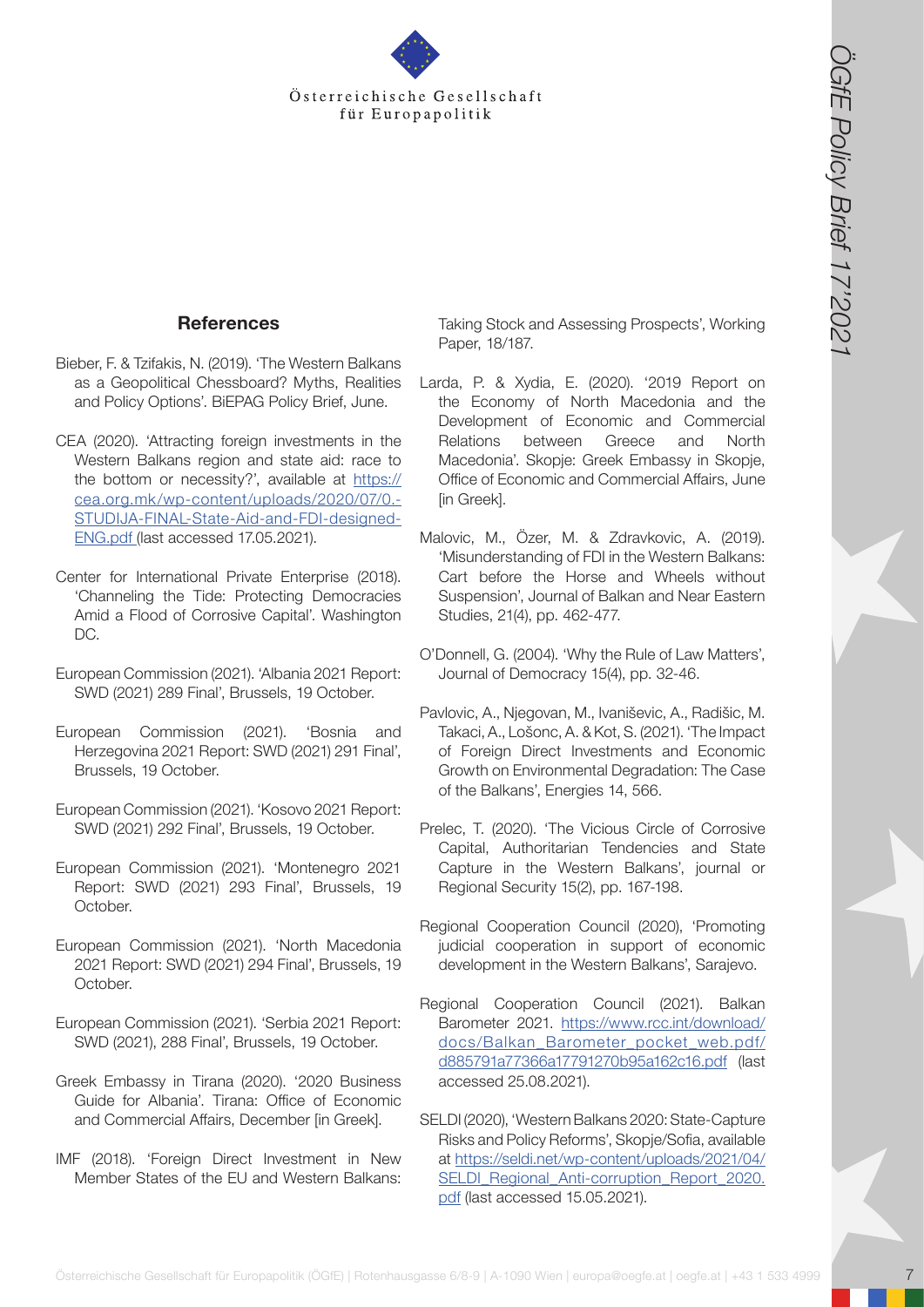- 8 Gesellschaft für Europapolitik für Europapolitik (ÖGfe) in der Europapolitik (ÖGfe) in der Europapolitik (ÖGfe) in der Europapolitik (ÖGfe) in der Europapolitik (ÖGfe) in der Europapolitik (ÖGfe) in der Europapolitik ( Skronias, V. & Belibasakis, M. (2020). '2019-2020 Report on the Economy of Serbia and the Development of Economic and Commercial Relations between Greece and Serbia'. Belgrade: Greek Embassy in Belgrade, Office of Economic and Commercial Affairs, October [in Greek].
	- The Vienna Institute for International Economic Studies (2021). Forecasts overview table (overview 2019-2020 and outlook 2021-2023), available at [https://wiiw.ac.at/overview-2019-](https://wiiw.ac.at/overview-2019-2020-and-outlook-2021-2023-dlp-5866.xlsx) [2020-and-outlook-2021-2023-dlp-5866.xlsx](https://wiiw.ac.at/overview-2019-2020-and-outlook-2021-2023-dlp-5866.xlsx) (last accessed 23.08.2021).
	- U.S. Department of State (2020), '2021 Investment Climate Statements', available at [https://www.](https://www.state.gov/reports/2021-investment-climate-statements/) [state.gov/reports/2021-investment-climate](https://www.state.gov/reports/2021-investment-climate-statements/)[statements/](https://www.state.gov/reports/2021-investment-climate-statements/) (last accessed 15.10.2021).
	- World Bank (2018). 'Doing Business 2018'. Washington, DC: World Bank.
	- World Bank (2019). 'Doing Business 2019'. Washington, DC: World Bank.
	- World Bank (2020). 'Doing Business 2020'. Washington, DC: World Bank.
	- World Bank (2021). 'Subdued Recovery'. Western Balkans Regular Economic Report no 19. Washington, DC: World Bank.